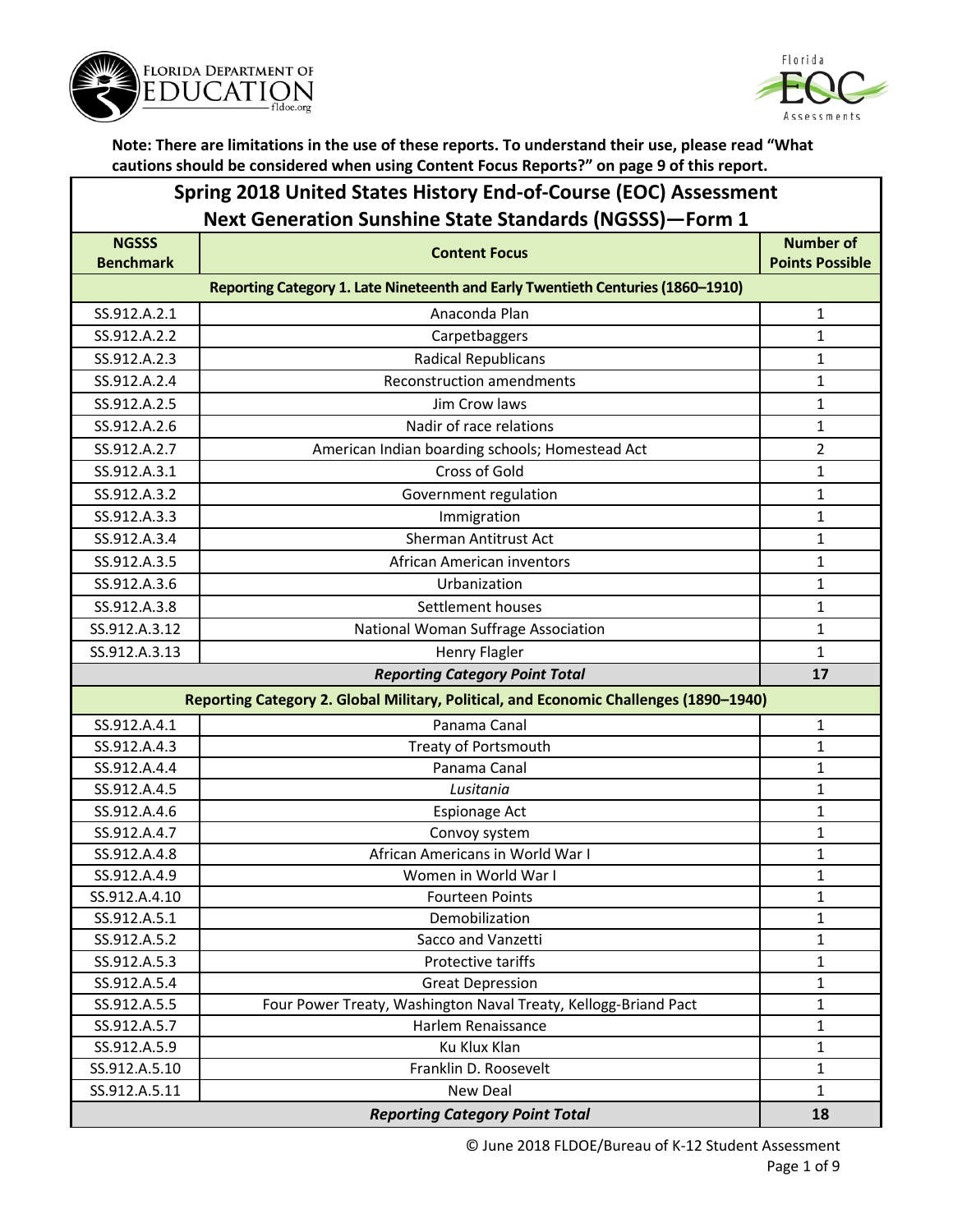



## **Spring 2018 U.S. History End-of-Course (EOC) Assessment Next Generation Sunshine State Standards (NGSSS)—Form 1, continued**

| Reporting Category 3. The United States and the Defense of the International Peace (1940-2010) |                                    |   |
|------------------------------------------------------------------------------------------------|------------------------------------|---|
| SS.912.A.6.1                                                                                   | Normandy                           | 1 |
| SS.912.A.6.2                                                                                   | Isolationism                       |   |
| SS.912.A.6.4                                                                                   | Japanese American Internment       |   |
| SS.912.A.6.5                                                                                   | The Office of Price Administration |   |
| SS.912.A.6.7                                                                                   | <b>Nuremberg Trials</b>            |   |
| SS.912.A.6.8                                                                                   | Loyalty Review Program             | 1 |
| SS.912.A.6.10                                                                                  | <b>Marshall Plan</b>               | 1 |
| SS.912.A.6.11                                                                                  | Arms race                          | 1 |
| SS.912.A.6.12                                                                                  | Korean War                         | 1 |
| SS.912.A.7.1                                                                                   | <b>Beat Generation</b>             | 1 |
| SS.912.A.7.2                                                                                   | Suburbs                            | 1 |
| SS.912.A.7.7                                                                                   | March on Washington                |   |
| SS.912.A.7.8                                                                                   | Brown v. Board of Education        |   |
| SS.912.A.7.10                                                                                  | Anti-war protests                  | 1 |
| SS.912.A.7.11                                                                                  | Iran-Contra                        |   |
| SS.912.A.7.12                                                                                  | Internet                           | 1 |
| SS.912.A.7.17                                                                                  | Social activism                    | 1 |
| <b>Reporting Category Point Total</b>                                                          |                                    |   |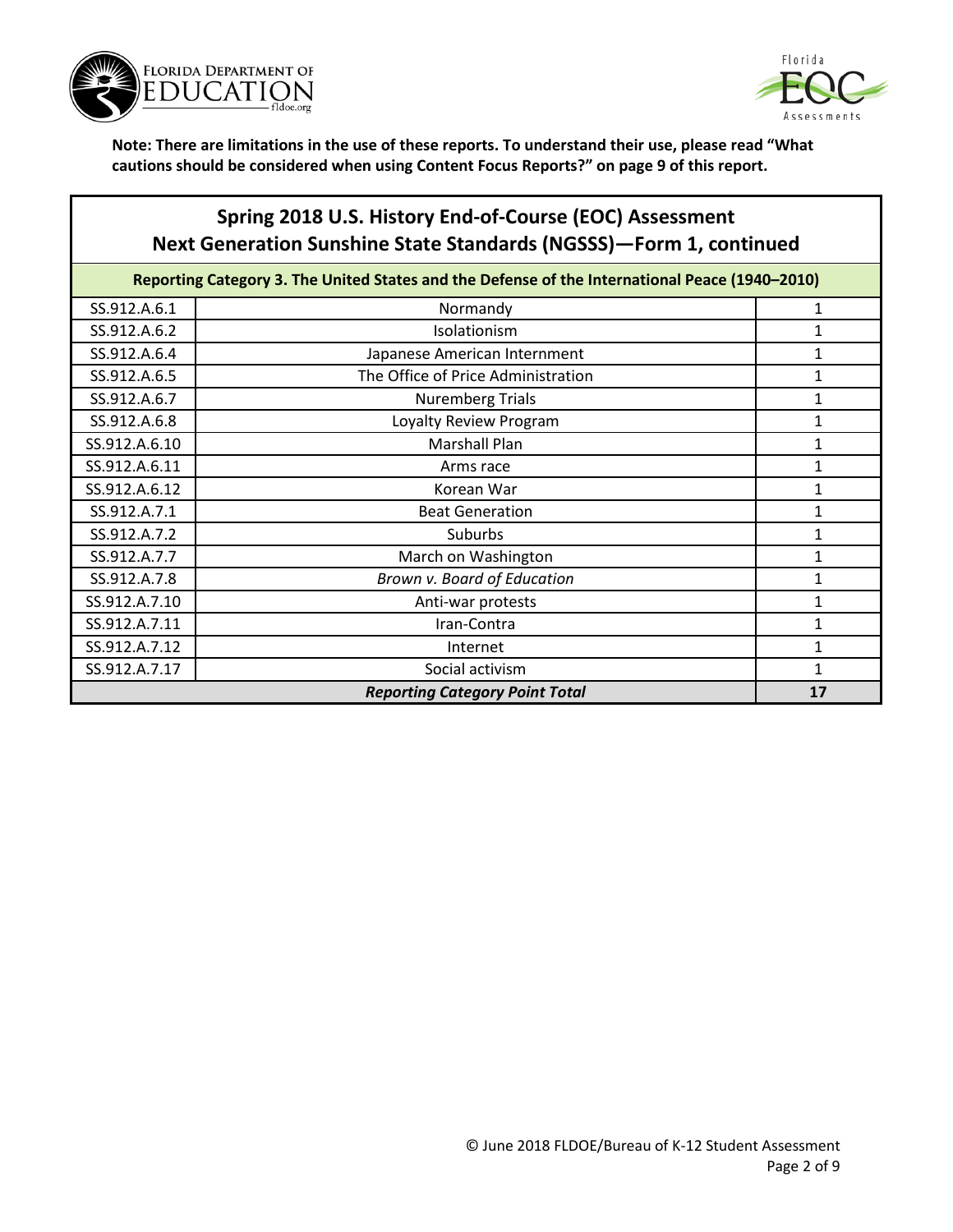



| Spring 2018 U.S. History End-of-Course (EOC) Assessment<br><b>Next Generation Sunshine State Standards (NGSSS)-Form 2</b> |                                                                                       |                        |
|---------------------------------------------------------------------------------------------------------------------------|---------------------------------------------------------------------------------------|------------------------|
| <b>NGSSS</b>                                                                                                              | <b>Content Focus</b>                                                                  | <b>Number of</b>       |
| <b>Benchmark</b>                                                                                                          |                                                                                       | <b>Points Possible</b> |
|                                                                                                                           | Reporting Category 1. Late Nineteenth and Early Twentieth Centuries (1860-1910)       |                        |
| SS.912.A.2.1                                                                                                              | Anaconda Plan; Civil War                                                              | $\overline{2}$         |
| SS.912.A.2.2                                                                                                              | White League                                                                          | $\mathbf{1}$           |
| SS.912.A.2.3                                                                                                              | Civil Rights Act of 1866                                                              | 1                      |
| SS.912.A.2.4                                                                                                              | <b>Fourteenth Amendment</b>                                                           | 1                      |
| SS.912.A.2.5                                                                                                              | Jim Crow laws                                                                         | 1                      |
| SS.912.A.2.6                                                                                                              | Nadir of race relations                                                               | 1                      |
| SS.912.A.2.7                                                                                                              | Homestead Act                                                                         | $\mathbf{1}$           |
| SS.912.A.3.1                                                                                                              | Monopolies                                                                            | 1                      |
| SS.912.A.3.2                                                                                                              | Government regulation                                                                 | 1                      |
| SS.912.A.3.3                                                                                                              | Immigration                                                                           | $\mathbf{1}$           |
| SS.912.A.3.4                                                                                                              | <b>Business trusts</b>                                                                | 1                      |
| SS.912.A.3.7                                                                                                              | Immigration                                                                           | 1                      |
| SS.912.A.3.8                                                                                                              | Settlement houses                                                                     | 1                      |
| SS.912.A.3.9                                                                                                              | Pullman strike                                                                        | 1                      |
| SS.912.A.3.11                                                                                                             | <b>Political machines</b>                                                             | $\mathbf{1}$           |
| SS.912.A.3.12                                                                                                             | National Woman Suffrage Association                                                   | $\mathbf{1}$           |
|                                                                                                                           | <b>Reporting Category Point Total</b>                                                 | 17                     |
|                                                                                                                           | Reporting Category 2. Global Military, Political, and Economic Challenges (1890-1940) |                        |
| SS.912.A.4.1                                                                                                              | Open Door Policy; Panama Canal                                                        | $\overline{2}$         |
| SS.912.A.4.3                                                                                                              | Spanish-American War                                                                  | 1                      |
| SS.912.A.4.4                                                                                                              | Panama Canal                                                                          | $\mathbf{1}$           |
| SS.912.A.4.6                                                                                                              | War bonds                                                                             | 1                      |
| SS.912.A.4.7                                                                                                              | New technology in World War I                                                         | 1                      |
| SS.912.A.4.8                                                                                                              | African Americans in World War I                                                      | $\mathbf{1}$           |
| SS.912.A.4.9                                                                                                              | German Americans during World War I                                                   | 1                      |
| SS.912.A.4.10                                                                                                             | <b>Fourteen Points</b>                                                                | 1                      |
| SS.912.A.5.3                                                                                                              | Jazz Age                                                                              | $\mathbf{1}$           |
| SS.912.A.5.4                                                                                                              | <b>Great Depression</b>                                                               | $\mathbf{1}$           |
| SS.912.A.5.5                                                                                                              | League of Nations                                                                     | 1                      |
| SS.912.A.5.6                                                                                                              | Prohibition                                                                           | $\mathbf{1}$           |
| SS.912.A.5.7                                                                                                              | League of United Latin American Citizens (LULAC)                                      | $\mathbf{1}$           |
| SS.912.A.5.9                                                                                                              | <b>Ku Klux Klan</b>                                                                   | $\mathbf{1}$           |
| SS.912.A.5.10                                                                                                             | Franklin D. Roosevelt                                                                 | $\mathbf{1}$           |
| SS.912.A.5.11                                                                                                             | New Deal                                                                              | $\mathbf{1}$           |
| SS.912.A.5.12                                                                                                             | <b>Roaring Twenties</b>                                                               | $\mathbf{1}$           |
| <b>Reporting Category Point Total</b>                                                                                     |                                                                                       |                        |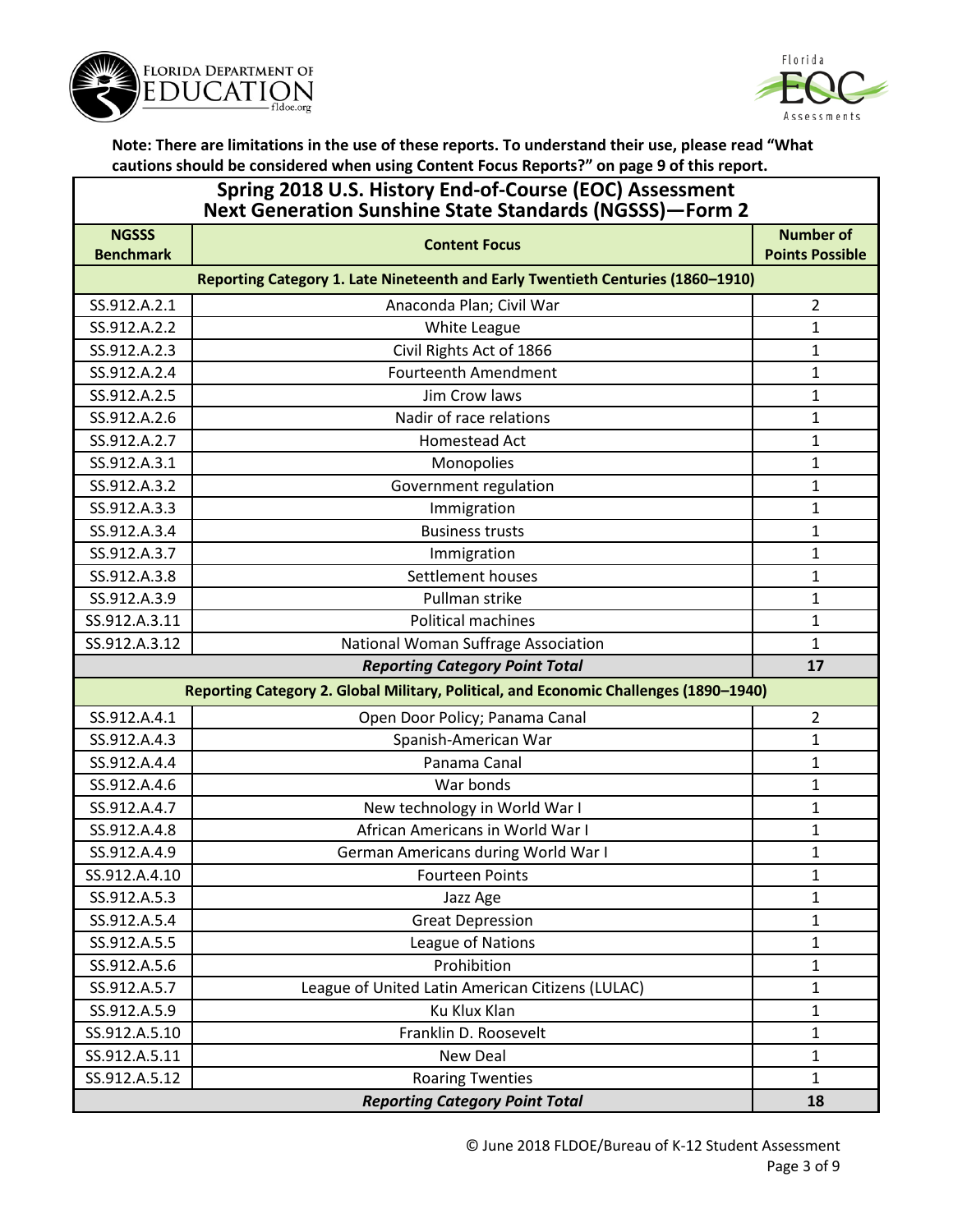



# **Spring 2018 U.S. History End-of-Course (EOC) Assessment Next Generation Sunshine State Standards (NGSSS)—Form 2, continued**

| Reporting Category 3. The United States and the Defense of the International Peace (1940-2010) |                                               |   |  |
|------------------------------------------------------------------------------------------------|-----------------------------------------------|---|--|
| SS.912.A.6.2                                                                                   | Isolationism                                  |   |  |
| SS.912.A.6.4                                                                                   | Women in World War II                         | 1 |  |
| SS.912.A.6.5                                                                                   | Japanese American internment                  |   |  |
| SS.912.A.6.7                                                                                   | <b>Nuremberg Trials</b>                       |   |  |
| SS.912.A.6.8                                                                                   | House Un-American Activities Committee (HUAC) |   |  |
| SS.912.A.6.9                                                                                   | <b>United Nations</b>                         | 1 |  |
| SS.912.A.6.10                                                                                  | <b>Marshall Plan</b>                          | 1 |  |
| SS.912.A.6.11                                                                                  | Arms race                                     |   |  |
| SS.912.A.6.12                                                                                  | Korean War                                    |   |  |
| SS.912.A.7.1                                                                                   | Youth culture                                 |   |  |
| SS.912.A.7.2                                                                                   | <b>Suburbs</b>                                |   |  |
| SS.912.A.7.7                                                                                   | March on Washington                           |   |  |
| SS.912.A.7.8                                                                                   | Gideon v. Wainwright                          |   |  |
| SS.912.A.7.10                                                                                  | Government secrecy                            | 1 |  |
| SS.912.A.7.11                                                                                  | Iran-Contra                                   | 1 |  |
| SS.912.A.7.15                                                                                  | Oklahoma City bombing                         |   |  |
| SS.912.A.7.17                                                                                  | Social activism                               |   |  |
|                                                                                                | <b>Reporting Category Point Total</b><br>17   |   |  |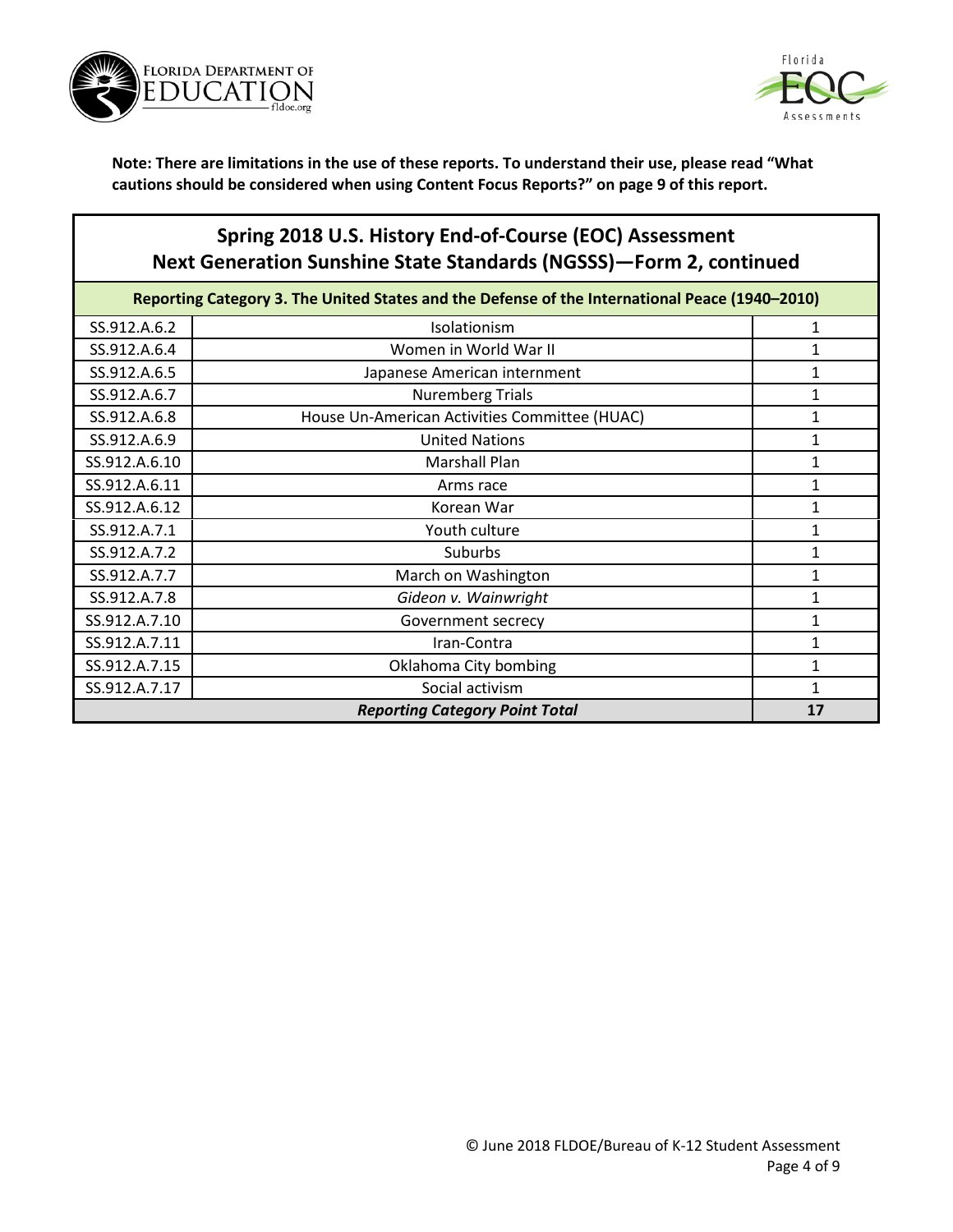



| Spring 2018 U.S. History End-of-Course (EOC) Assessment        |
|----------------------------------------------------------------|
| <b>Next Generation Sunshine State Standards (NGSSS)-Form 3</b> |

| <b>NGSSS</b><br><b>Benchmark</b> | <b>Content Focus</b>                                                                  | <b>Number of</b><br><b>Points Possible</b> |  |
|----------------------------------|---------------------------------------------------------------------------------------|--------------------------------------------|--|
|                                  | Reporting Category 1. Late Nineteenth and Early Twentieth Centuries (1860-1910)       |                                            |  |
| SS.912.A.2.1                     | Anaconda Plan; Sectional issues                                                       | $\overline{2}$                             |  |
| SS.912.A.2.2                     | Freedmen's Bureau                                                                     | $\mathbf 1$                                |  |
| SS.912.A.2.3                     | <b>Radical Republicans</b>                                                            | $\mathbf{1}$                               |  |
| SS.912.A.2.4                     | <b>Fourteenth Amendment</b>                                                           | 1                                          |  |
| SS.912.A.2.5                     | Jim Crow laws                                                                         | 1                                          |  |
| SS.912.A.2.6                     | Nadir of race relations                                                               | 1                                          |  |
| SS.912.A.2.7                     | Homestead Act                                                                         | $\mathbf{1}$                               |  |
| SS.912.A.3.1                     | <b>Cross of Gold</b>                                                                  | $\mathbf{1}$                               |  |
| SS.912.A.3.2                     | Government regulation                                                                 | $\mathbf 1$                                |  |
| SS.912.A.3.3                     | Immigration                                                                           | $\mathbf 1$                                |  |
| SS.912.A.3.4                     | Urban centers                                                                         | 1                                          |  |
| SS.912.A.3.7                     | <b>Chinese Exclusion Act</b>                                                          | 1                                          |  |
| SS.912.A.3.8                     | Settlement houses                                                                     | 1                                          |  |
| SS.912.A.3.10                    | Keating-Owen Act                                                                      | $\mathbf 1$                                |  |
| SS.912.A.3.12                    | National Woman Suffrage Association                                                   | $\mathbf{1}$                               |  |
| SS.912.A.3.13                    | Innovation                                                                            | 1                                          |  |
|                                  | <b>Reporting Category Point Total</b>                                                 | 17                                         |  |
|                                  | Reporting Category 2. Global Military, Political, and Economic Challenges (1890-1940) |                                            |  |
| SS.912.A.4.1                     | Panama Canal                                                                          | $\mathbf{1}$                               |  |
| SS.912.A.4.3                     | Expansionism; Yellow journalism                                                       | 2                                          |  |
| SS.912.A.4.4                     | Panama Canal                                                                          | $\mathbf{1}$                               |  |
| SS.912.A.4.5                     | Unrestricted submarine warfare                                                        | 1                                          |  |
| SS.912.A.4.6                     | Selective Service Act                                                                 | $\mathbf 1$                                |  |
| SS.912.A.4.8                     | African Americans in World War I                                                      | $\mathbf{1}$                               |  |
| SS.912.A.4.10                    | Fourteen Points; Treaty of Versailles                                                 | 2                                          |  |
| SS.912.A.5.3                     | Fordney-McCumber Act                                                                  | 1                                          |  |
| SS.912.A.5.4                     | Economic boom; Great Depression                                                       | $\overline{2}$                             |  |
| SS.912.A.5.5                     | Efforts to avoid war                                                                  | 1                                          |  |
| SS.912.A.5.6                     | <b>Scopes Trial</b>                                                                   | $\mathbf{1}$                               |  |
| SS.912.A.5.9                     | Ku Klux Klan                                                                          | $\mathbf 1$                                |  |
| SS.912.A.5.10                    | Franklin D. Roosevelt                                                                 | $\mathbf 1$                                |  |
| SS.912.A.5.11                    | <b>New Deal</b>                                                                       | 1                                          |  |
| SS.912.A.5.12                    | Zora Neale Hurston                                                                    | $\mathbf{1}$                               |  |
|                                  | <b>Reporting Category Point Total</b>                                                 | 18                                         |  |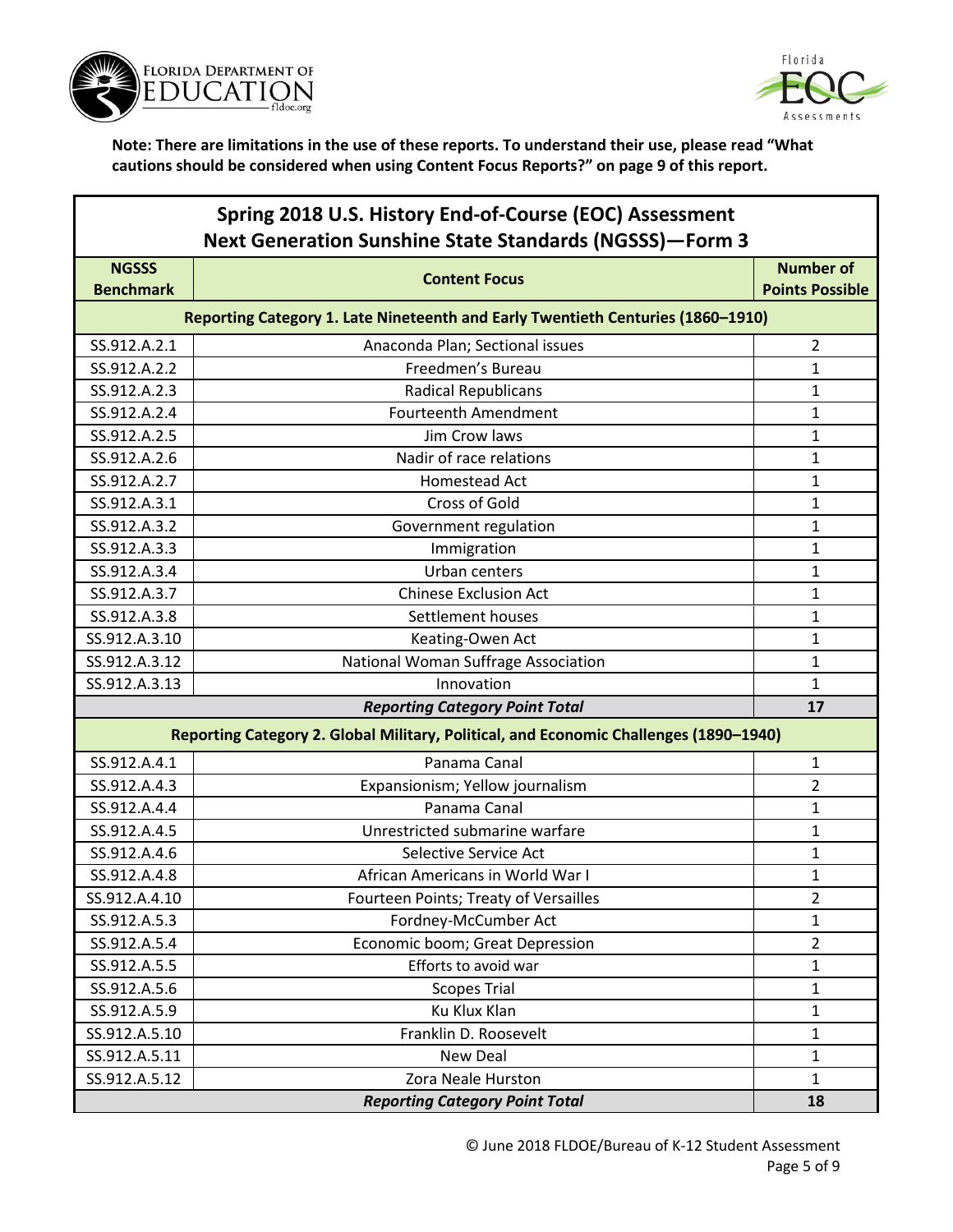



## **Spring 2018 U.S. History End-of-Course (EOC) Assessment Next Generation Sunshine State Standards (NGSSS)—Form 3, continued**

Reporting Category 3. The United States and the Defense of the International Peace (1940–2010)

| SS.912.A.6.2                          | Isolationism                                | 1            |
|---------------------------------------|---------------------------------------------|--------------|
| SS.912.A.6.6                          | Atomic bomb                                 |              |
| SS.912.A.6.7                          | <b>Nuremberg Trials</b>                     |              |
| SS.912.A.6.8                          | <b>Red Scare</b>                            |              |
| SS.912.A.6.9                          | Mary McLeod Bethune                         |              |
| SS.912.A.6.10                         | <b>Marshall Plan</b>                        |              |
| SS.912.A.6.11                         | Arms race                                   |              |
| SS.912.A.6.12                         | Korean War                                  |              |
| SS.912.A.6.13                         | <b>Richard Nixon</b>                        |              |
| SS.912.A.7.2                          | <b>Suburbs</b>                              |              |
| SS.912.A.7.4                          | <b>Great Society</b>                        | 1            |
| SS.912.A.7.7                          | March on Washington                         | 1            |
| SS.912.A.7.8                          | Miranda v. Arizona                          | $\mathbf{1}$ |
| SS.912.A.7.11                         | Iran-Contra                                 | $\mathbf{1}$ |
| SS.912.A.7.14                         | North American Free Trade Agreement (NAFTA) | 1            |
| SS.912.A.7.16                         | Immigration                                 | 1            |
| SS.912.A.7.17                         | Social activism                             | 1            |
| <b>Reporting Category Point Total</b> |                                             |              |
|                                       |                                             |              |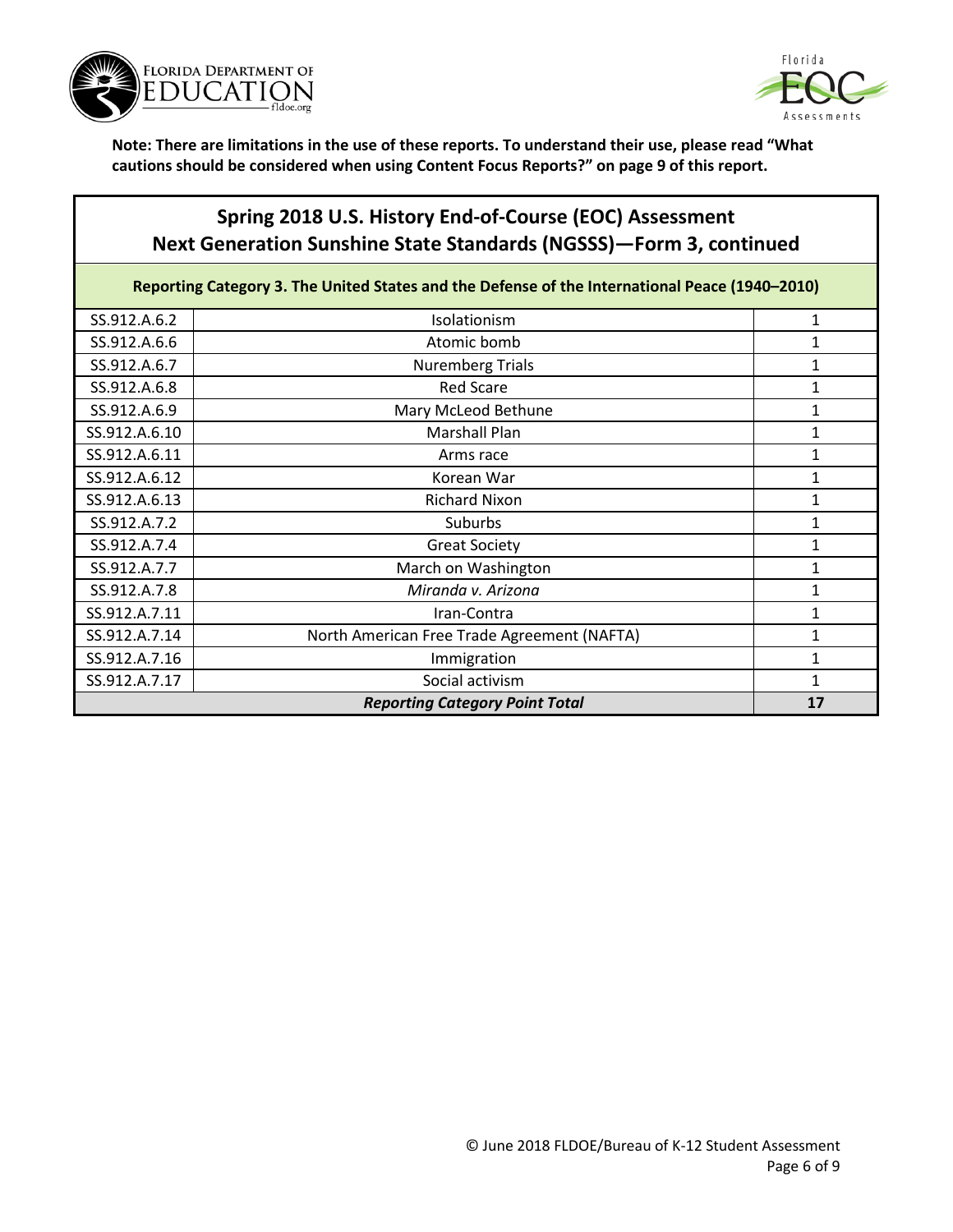



| Spring 2018 U.S. History End-of-Course (EOC) Assessment        |
|----------------------------------------------------------------|
| <b>Next Generation Sunshine State Standards (NGSSS)-Form 4</b> |

| <b>NGSSS</b><br><b>Benchmark</b>                                                | <b>Content Focus</b>                                                                  | <b>Number of</b><br><b>Points Possible</b> |
|---------------------------------------------------------------------------------|---------------------------------------------------------------------------------------|--------------------------------------------|
| Reporting Category 1. Late Nineteenth and Early Twentieth Centuries (1860-1910) |                                                                                       |                                            |
| SS.912.A.2.1                                                                    | Anaconda Plan; Slavery                                                                | 2                                          |
| SS.912.A.2.2                                                                    | Opposition to Reconstruction                                                          | 1                                          |
| SS.912.A.2.3                                                                    | <b>Radical Republicans</b>                                                            | 1                                          |
| SS.912.A.2.4                                                                    | <b>Fifteenth Amendment</b>                                                            | 1                                          |
| SS.912.A.2.5                                                                    | Jim Crow laws                                                                         | 1                                          |
| SS.912.A.2.6                                                                    | Nadir of race relations                                                               | $\mathbf{1}$                               |
| SS.912.A.2.7                                                                    | <b>Homestead Act</b>                                                                  | $\mathbf{1}$                               |
| SS.912.A.3.1                                                                    | <b>Morrill Land Grant Act</b>                                                         | 1                                          |
| SS.912.A.3.2                                                                    | Government regulation                                                                 | 1                                          |
| SS.912.A.3.3                                                                    | Immigration                                                                           | 1                                          |
| SS.912.A.3.4                                                                    | <b>Transcontinental Railroad</b>                                                      | 1                                          |
| SS.912.A.3.7                                                                    | <b>Chinese Exclusion Act</b>                                                          | $\mathbf{1}$                               |
| SS.912.A.3.8                                                                    | Muckrakers; Settlement houses                                                         | $\overline{2}$                             |
| SS.912.A.3.10                                                                   | Capitalism                                                                            | 1                                          |
| SS.912.A.3.13                                                                   | National Woman Suffrage Association                                                   | 1                                          |
|                                                                                 | <b>Reporting Category Point Total</b>                                                 | 17                                         |
|                                                                                 | Reporting Category 2. Global Military, Political, and Economic Challenges (1890-1940) |                                            |
| SS.912.A.4.1                                                                    | Panama Canal                                                                          | 1                                          |
| SS.912.A.4.3                                                                    | Yellow press                                                                          | $\mathbf{1}$                               |
| SS.912.A.4.4                                                                    | Panama Canal                                                                          | 1                                          |
| SS.912.A.4.5                                                                    | Espionage and Sedition Acts; Propaganda during World War I                            | $\overline{2}$                             |
| SS.912.A.4.6                                                                    | War bonds                                                                             | $\mathbf{1}$                               |
| SS.912.A.4.7                                                                    | Convoys                                                                               | 1                                          |
| SS.912.A.4.8                                                                    | African Americans in World War I                                                      | $\mathbf{1}$                               |
| SS.912.A.4.10                                                                   | <b>Fourteen Points</b>                                                                | 1                                          |
| SS.912.A.5.3                                                                    | <b>Tariffs</b>                                                                        | $\mathbf{1}$                               |
| SS.912.A.5.4                                                                    | <b>Consumerism; Great Depression</b>                                                  | 2                                          |
| SS.912.A.5.5                                                                    | League of Nations                                                                     | $\mathbf{1}$                               |
| SS.912.A.5.6                                                                    | Harlem Renaissance                                                                    | $\mathbf{1}$                               |
| SS.912.A.5.9                                                                    | Ku Klux Klan                                                                          | $\mathbf{1}$                               |
| SS.912.A.5.10                                                                   | Franklin D. Roosevelt                                                                 | $\mathbf{1}$                               |
| SS.912.A.5.11                                                                   | New Deal                                                                              | 1                                          |
| SS.912.A.5.12                                                                   | Demobilization                                                                        | $\mathbf{1}$                               |
|                                                                                 | <b>Reporting Category Point Total</b>                                                 | 18                                         |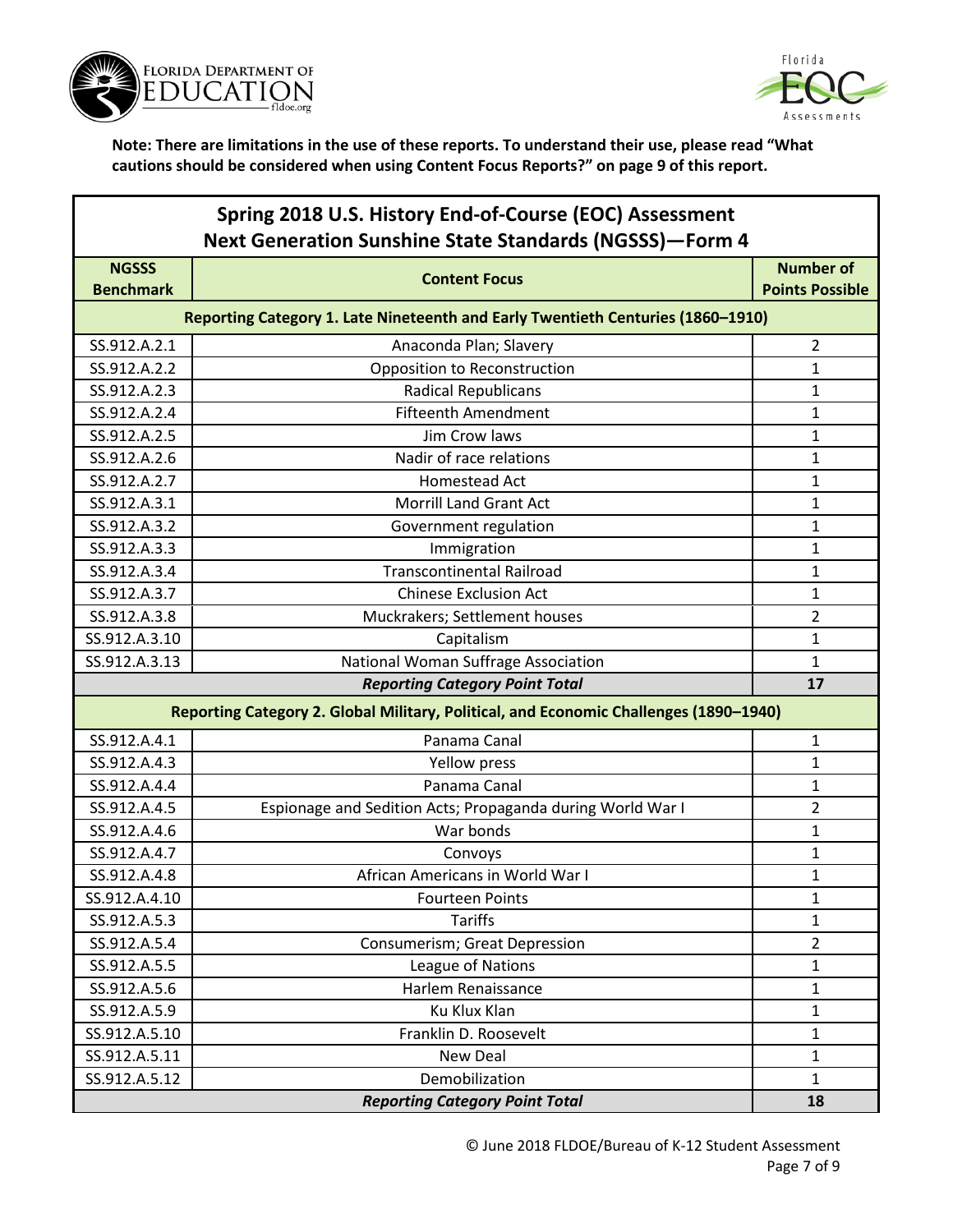



## **Spring 2018 U.S. History End-of-Course (EOC) Assessment Next Generation Sunshine State Standards (NGSSS)—Form 4, continued**

| Reporting Category 3. The United States and the Defense of the International Peace (1940-2010) |                              |                |
|------------------------------------------------------------------------------------------------|------------------------------|----------------|
| SS.912.A.6.2                                                                                   | <b>Isolationism</b>          | 1              |
| SS.912.A.6.3                                                                                   | Holocaust                    | 1              |
| SS.912.A.6.4                                                                                   | Japanese American Internment | 1              |
| SS.912.A.6.6                                                                                   | Hiroshima and Nagasaki       | 1              |
| SS.912.A.6.8                                                                                   | <b>Red Scare</b>             | 1              |
| SS.912.A.6.10                                                                                  | Marshall Plan                | 1              |
| SS.912.A.6.11                                                                                  | Arms Race                    | 1              |
| SS.912.A.6.12                                                                                  | Korean War                   | 1              |
| SS.912.A.6.14                                                                                  | Vietnam War                  | 1              |
| SS.912.A.7.2                                                                                   | Suburbs                      | 1              |
| SS.912.A.7.4                                                                                   | <b>Great Society</b>         | 1              |
| SS.912.A.7.7                                                                                   | March on Washington          | 1              |
| SS.912.A.7.8                                                                                   | Gideon v. Wainwright         | 1              |
| SS.912.A.7.11                                                                                  | Apartheid; Iran-Contra       | $\overline{2}$ |
| SS.912.A.7.16                                                                                  | Immigration                  |                |
| SS.912.A.7.17                                                                                  | Social activism              |                |
| <b>Reporting Category Point Total</b>                                                          |                              |                |